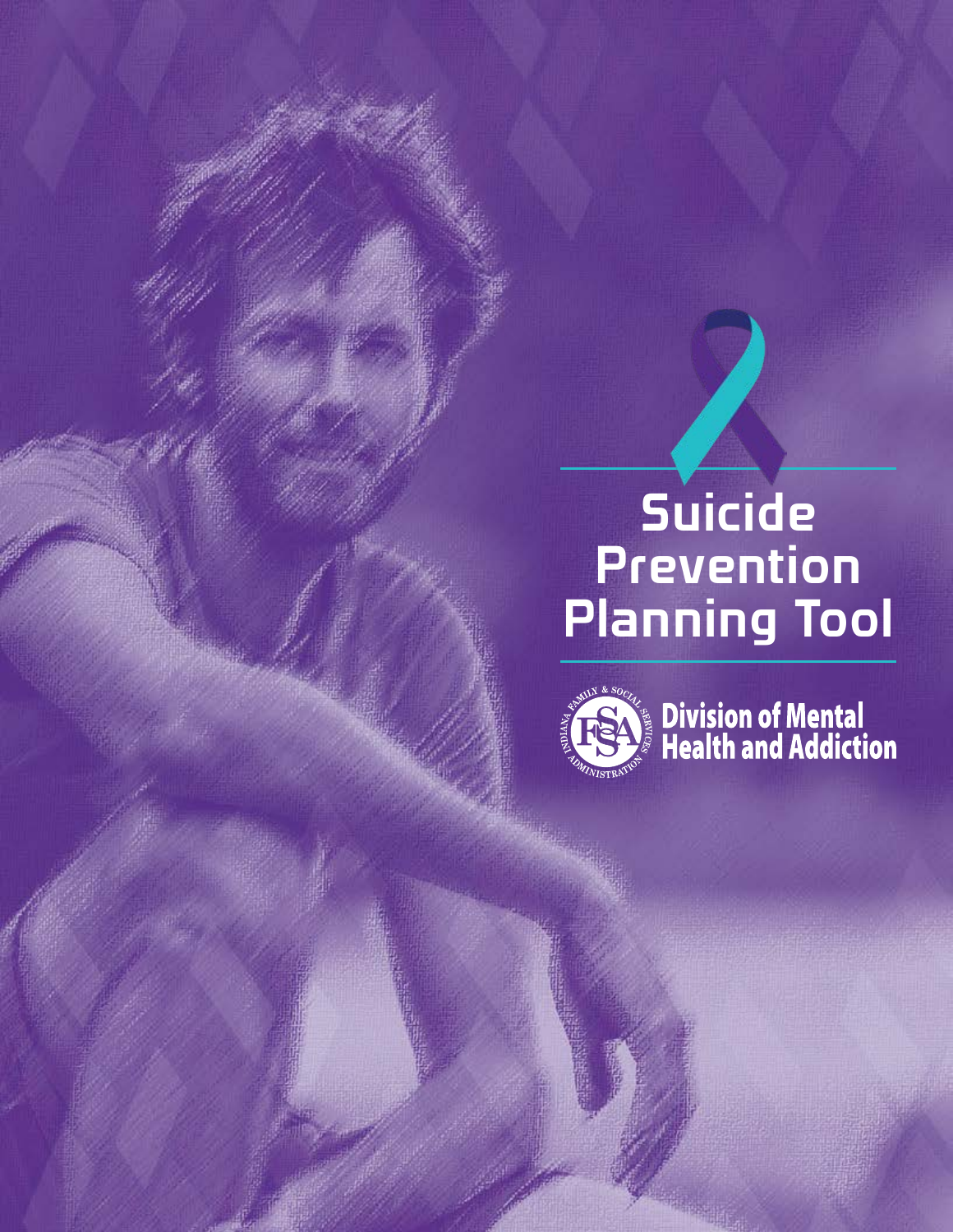# Everyone Has a Role

As an advocate for suicide prevention, your first priority should be to mobilize the people and resources in your community around the issue. All of the community sectors cited below have the ability to change policy or contribute their time, influence and resources to the issue. For each sector below, list the names of those in your community that could be a collaborative partner in your prevention efforts. Where gaps exist in your list, your next task should be to identify these partners.

| Youth                                                                                                                                                                                                           | <b>Education</b>                                                                                                                                                                                                                        | <b>Parents</b>                                                                                                                                                                                                                             |
|-----------------------------------------------------------------------------------------------------------------------------------------------------------------------------------------------------------------|-----------------------------------------------------------------------------------------------------------------------------------------------------------------------------------------------------------------------------------------|--------------------------------------------------------------------------------------------------------------------------------------------------------------------------------------------------------------------------------------------|
| Young people often turn to their peers<br>to cope with social or emotional pain.<br>Having youth at the table as partners and<br>advisors is crucial for effective program<br>development.                      | Educators have day-to-day contact with<br>many young people and are well-posi-<br>tioned to observe students and to act.<br>Administrators also have the power to<br>influence policy.                                                  | Like educators, parents are well-posi-<br>tioned to recognize warning signs in their<br>children and children's peers and are<br>powerful advocates for youth health.                                                                      |
|                                                                                                                                                                                                                 |                                                                                                                                                                                                                                         |                                                                                                                                                                                                                                            |
|                                                                                                                                                                                                                 |                                                                                                                                                                                                                                         |                                                                                                                                                                                                                                            |
| <b>Survivors</b>                                                                                                                                                                                                | <b>Business</b>                                                                                                                                                                                                                         | <b>Healthcare</b>                                                                                                                                                                                                                          |
| Survivors are in a unique position to<br>advocate for suicide prevention. Telling<br>their stories will help bring attention to the<br>problem and influence others into action.                                | Business leaders are often able to offer re-<br>sources for your projects. They have a vest-<br>ed interest in the well-being and prosperity<br>of the community, and they can also bring<br>credibility and influence to your project. | A substantial number of people contact their<br>physician prior to a suicide attempt and first<br>responders are in a key position to recognize<br>warning signs. Healthcare administrators<br>also have the ability to create policy.     |
|                                                                                                                                                                                                                 |                                                                                                                                                                                                                                         |                                                                                                                                                                                                                                            |
| Faith                                                                                                                                                                                                           | <b>Mental Health</b>                                                                                                                                                                                                                    | <b>Elected Officials</b>                                                                                                                                                                                                                   |
| Studies reveal that large numbers of<br>people who are thinking of harming<br>themselves turn to clergy rather than to<br>mental health professionals.                                                          | Mental health providers in your com-<br>munity have a vested interest in suicide<br>prevention-they are well-positioned to<br>observe warning signs.                                                                                    | Support from the decision makers in<br>your community is vital. They allocate<br>funds, make decisions about health<br>services and influence community<br>attitudes.                                                                      |
|                                                                                                                                                                                                                 |                                                                                                                                                                                                                                         |                                                                                                                                                                                                                                            |
|                                                                                                                                                                                                                 |                                                                                                                                                                                                                                         |                                                                                                                                                                                                                                            |
| <b>Justice</b>                                                                                                                                                                                                  | <b>Law Enforcement</b>                                                                                                                                                                                                                  | <b>Media</b>                                                                                                                                                                                                                               |
| Youth in the justice system are at risk for<br>suicide. Therefore, those in the judicial<br>system have an important role in recog-<br>nizing warning signs and advocating for<br>services for youth offenders. | Law enforcement is often the first re-<br>sponder for youth in crisis. Their experi-<br>ence and expertise makes them excellent<br>advisors in program design as well as key<br>partners in program implementation.                     | Research on suicide has established that<br>suicides can increase with media attention.<br>There are steps the media can take to prevent<br>suicide and suicide contagion. Media is also a<br>key partner in changing community attitudes. |
|                                                                                                                                                                                                                 |                                                                                                                                                                                                                                         |                                                                                                                                                                                                                                            |
|                                                                                                                                                                                                                 |                                                                                                                                                                                                                                         |                                                                                                                                                                                                                                            |
| <b>Other Key Stakeholders</b>                                                                                                                                                                                   |                                                                                                                                                                                                                                         |                                                                                                                                                                                                                                            |
|                                                                                                                                                                                                                 |                                                                                                                                                                                                                                         |                                                                                                                                                                                                                                            |
|                                                                                                                                                                                                                 |                                                                                                                                                                                                                                         |                                                                                                                                                                                                                                            |
|                                                                                                                                                                                                                 |                                                                                                                                                                                                                                         |                                                                                                                                                                                                                                            |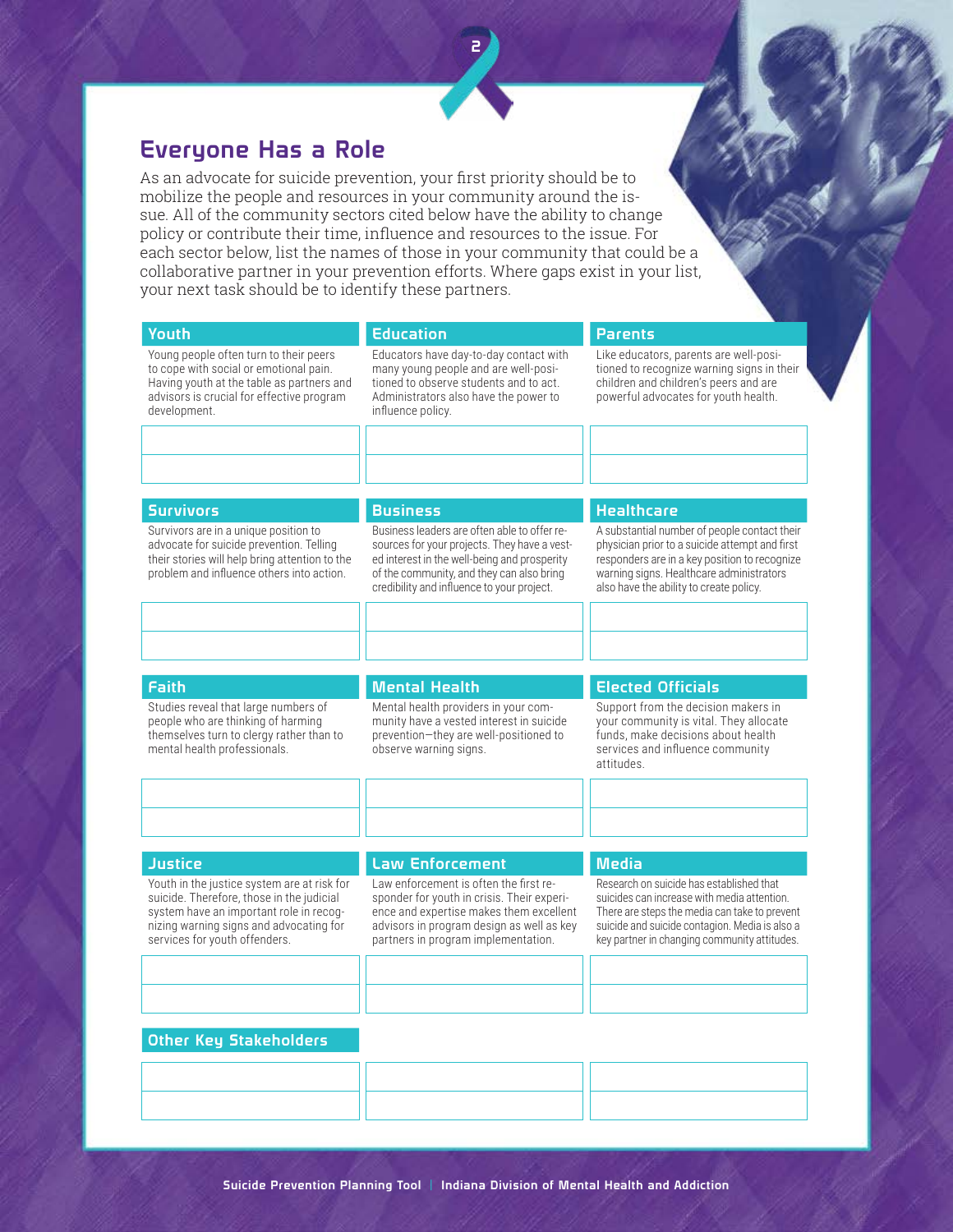# Why Youth Participation?

### Youth Have A Right To Participate

The right of youth to participate in decisions that affect them has been firmly endorsed through the United Nations Convention on the Rights of the Child (1989).

## Participation Promotes Resiliency

Within the context of government services, youth tend to be viewed as problems in need of solutions. The resilience model of youth development places the emphasis on potential, rather than on problem intervention. Resiliency-based programs are built upon community-wide, intersectoral collaboration and are focused on enhancing competence in young people as much as reducing a given risk behavior or undesirable outcome. This approach sees youth as part of the solution, not just the focus of the problem. Youth participation promotes resiliency by building on youth strengths, including energy, enthusiasm and creativity.

3

### Participation Reduces Risks

Ground-breaking work by the University of Minnesota, Division of General Pediatrics and Adolescent Health, has shown that a sense of connectedness, through involvement with a social environment of family, parents, school and community, has an influence on promoting health and protecting youth from risky behavior. The University of Minnesota research demonstrates that youth with strong social connections were less likely to engage in activities such as drinking and driving, violence, early and unprotected sex, and drug use. Extensive studies by other research and advocacy groups also indicate clearly that youth who feel involved, safe, valued and connected are less likely to engage in risky behaviors.

### Participation Is Central to Positive Youth Development

During adolescence, young people begin to define their own self-worth in terms of their skills and their capacity to influence their environment. It follows that in order for young people to make a healthy and effective transition to adulthood, they need opportunities to demonstrate that they are capable of being responsible, caring and participating members of society. Unfortunately, young people often have little opportunity for meaningful involvement during this key transition period. Consequently, alienated young people often turn toward self-destructive activities (risk-taking) or maladaptive social behaviors.

### Participation Enhances Youth Health

Youth participation offers young people the chance to develop important decision-making and problem solving skills, develop meaningful relationships, and a chance to bolster self-esteem. These benefits are known to protect youth against risk-taking behavior that impacts negatively on health both in the short- and long-term.

### Participation Improves Youth Programs and Service

By involving youth in the planning process, those responsible for programs and services can direct available resources toward finding more successful approaches to issues affecting youth.

## Participation Promotes Commitment

Research in community development and health promotion shows that people of all ages are more likely to make a commitment to a program when they have been involved from the outset in the program's design and implementation plans. Creating opportunities for input from specific populations, including cultural-minority youth, youth in care, and youth with mental or physical disabilities will increase the likelihood that these populations will benefit from programs designed to serve them.

*Page from: The McCreary Centre Society http://www.mcs.bc.ca/ya\_why.htm*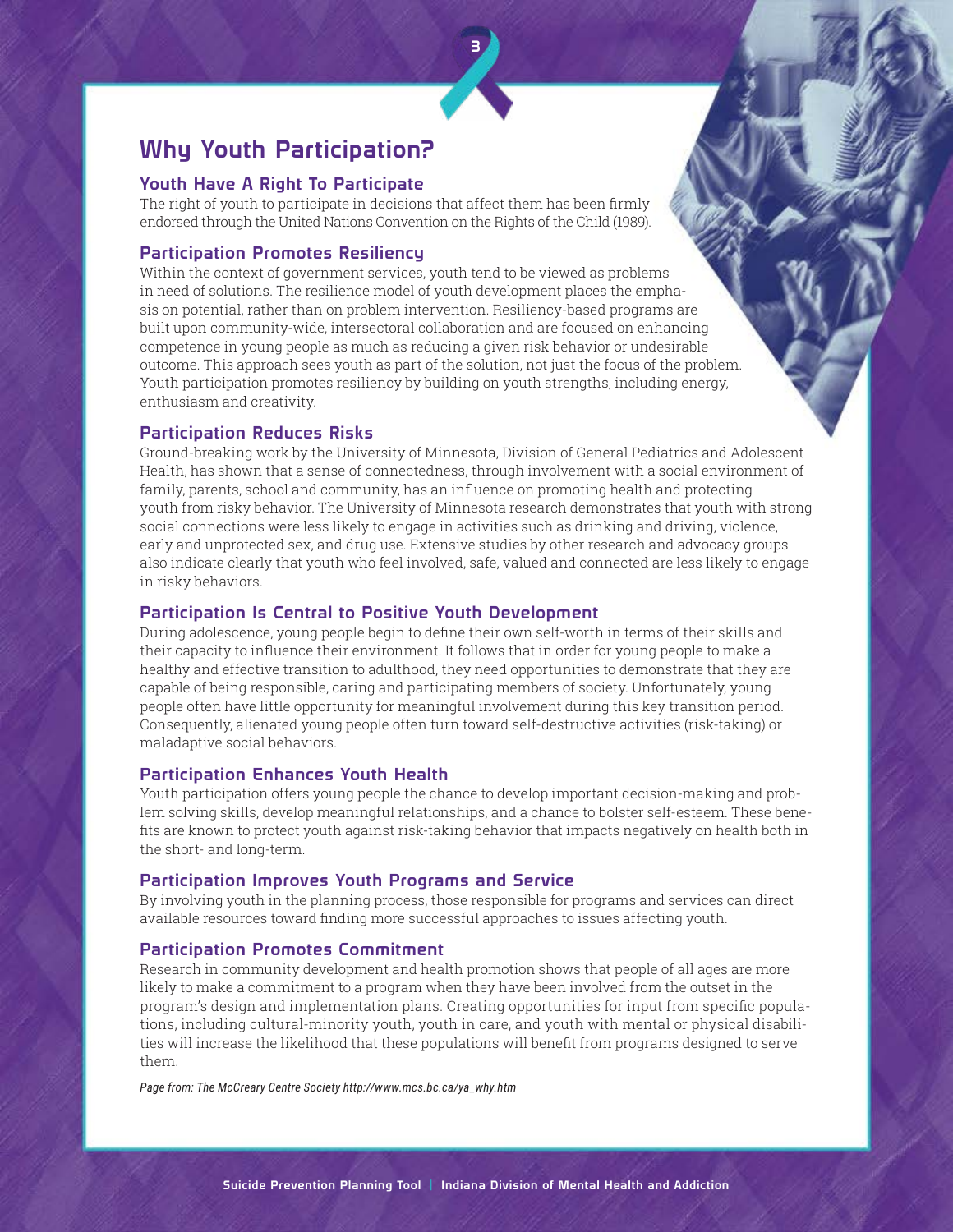# Community Assessment

The first step in developing an effective suicide prevention plan is to assess your community. A community assessment tells you about your community's readiness for a suicide prevention program and the state of the problem. In the public health approach to suicide prevention, an assessment also provides an overview of the risk and protective factors present in the community—helping you plan a more effective prevention campaign. The following assessment tool is intended for you to complete with your prevention coalition or organization. It is important to collaborate with others on this assessment to gain a broader knowledge of what is happening in your community.

4

# Community Profile

Community name:

Geographic boundaries of community (ZIP codes, physical borders, etc.):

Population of the target group to be served:

Socioeconomic demographics of target population:

Racial/ethnic breakdown of target population:

Languages spoken by target population:

School dropout rate of target population:

Percent of population to be served with private/public health insurance: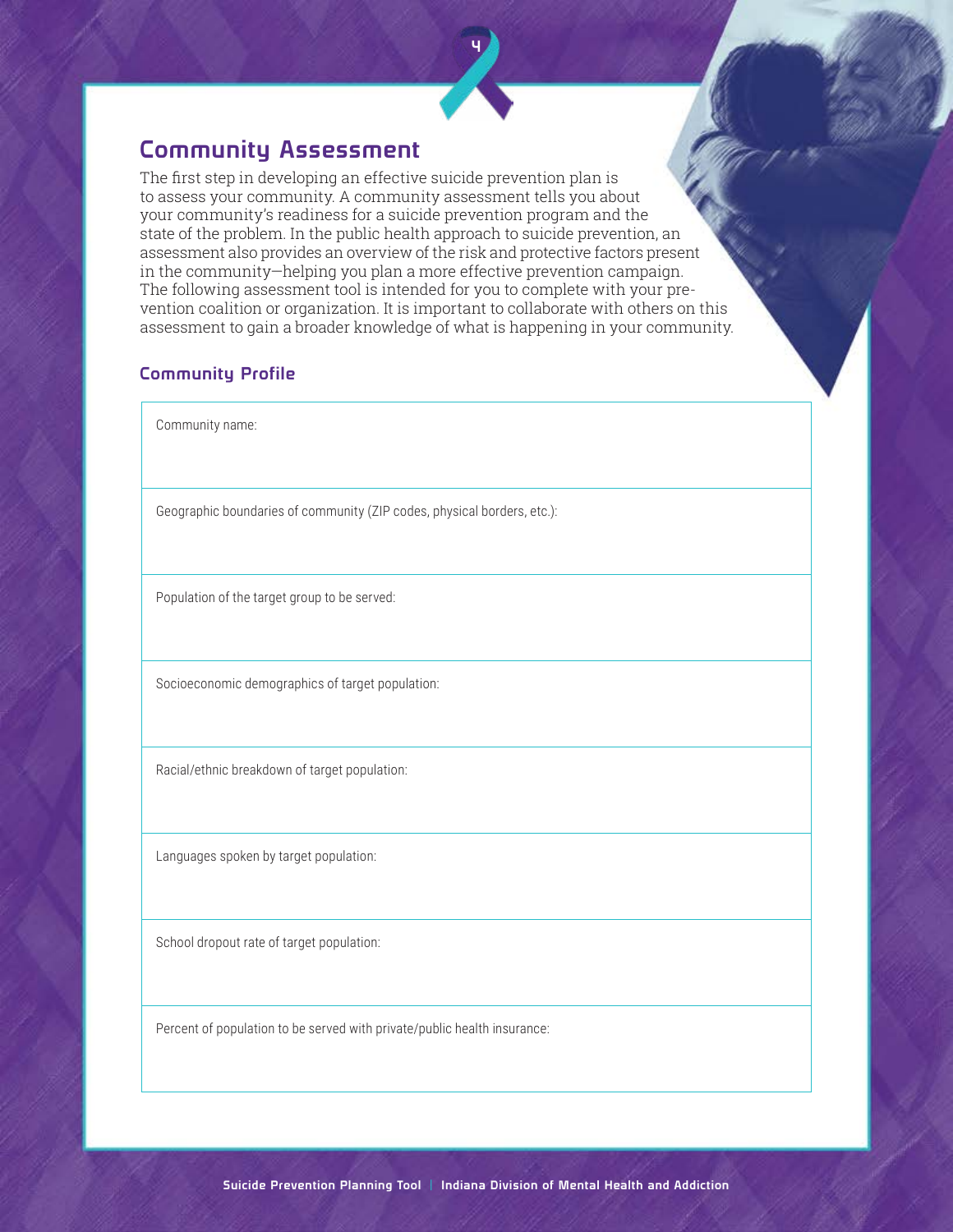

Medical care providers in the community. Indicate whether or not the target group is served by each (hospitals, health care centers, medical centers/clinics, etc.):

Mental health care providers in the community. Indicate whether or not the target group is served by each (hospitals with psychiatric/behavioral health units, mental health clinics, private/public providers, etc.):

Local media outlets that reach the community:

Agencies/organizations that serve the target population:

Suicide attempts and deaths among the target population:

Suicide ideation among the target population:

List all suicide prevention services/activities/programs/ plans presently taking place within the target population's community: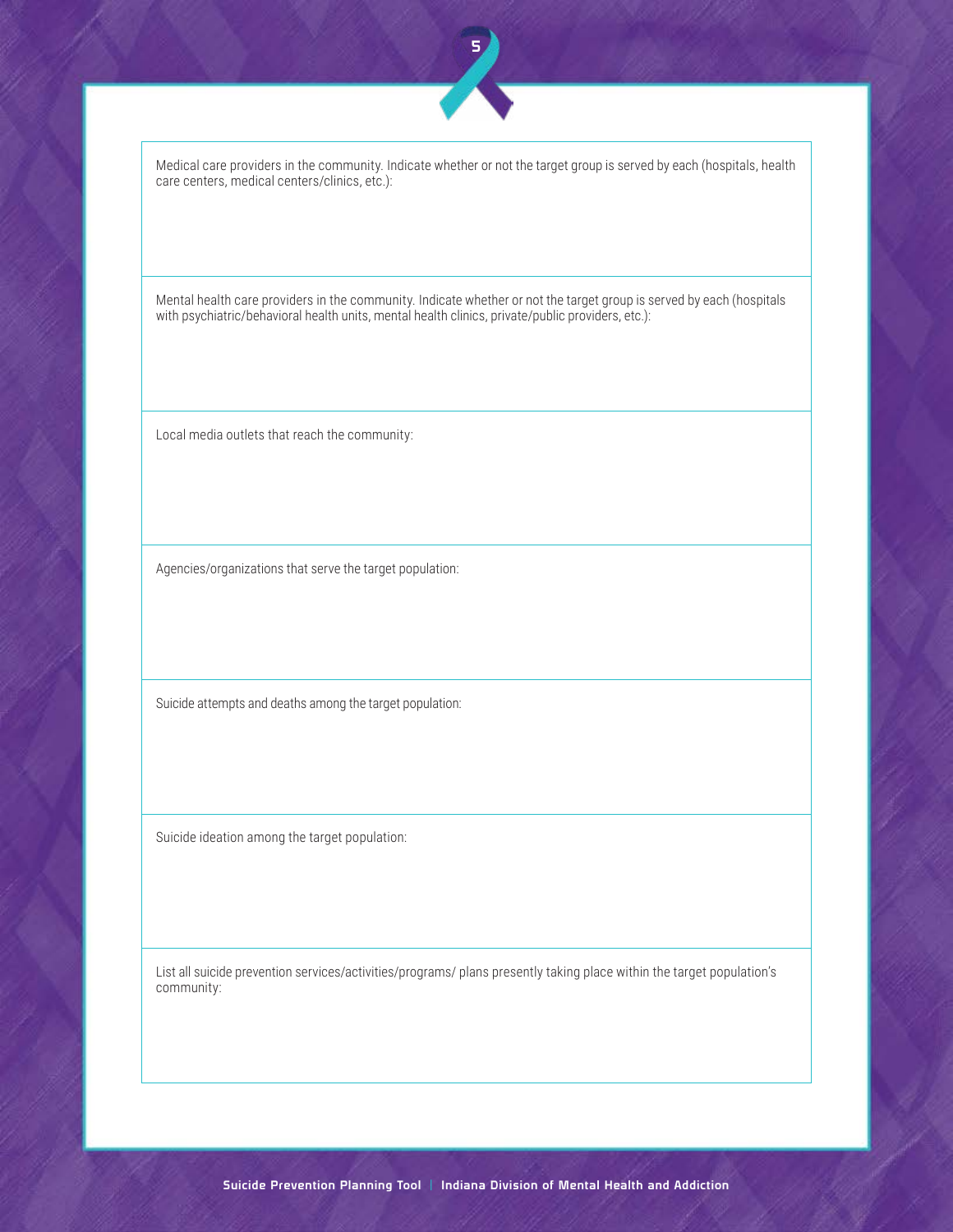# Community Assessment

### Community Risk and Protective Factors

Use the list of risk and protective factors to identify those present in your community. Identify the resources/assets and limitations/gaps that exist in your community related to each.

6

#### **RISK FACTORS**

#### Individual Level

- Mental illness, particularly mood disorders
- Alcohol and other substance use, misuse, abuse
- Previous suicide attempt
- History of trauma or abuse
- Hopelessness

#### Family Level

• Family history of suicide

#### Community Level

- Barriers to health care and mental health care
- Stigma associated with help-seeking behaviors
- Lack of social support
- Access to lethal means
- Contagion—influence of other suicides

#### **PROTECTIVE FACTORS**

#### Individual Level

- Life skills—coping skills & help-seeking behavior
- Resiliency—sense of hope and support
- Cultural and religious beliefs that discourage suicide and support self-preservation

#### Family Level

• Sense of support—strong connections to family

#### Community Level

- Access to health care and mental health care
- Respect for help-seeking behavior
- Restricted access to lethal means
- Community supports

*Source: Suicide Prevention Resource Center*

| <b>Risk Factors</b>       | Resources/Assets      | <b>Limitations/Gaps</b> |
|---------------------------|-----------------------|-------------------------|
| 1.                        | $\blacktriangleright$ | $\blacktriangleright$   |
|                           | ▶                     | $\blacktriangleright$   |
|                           | ▶                     | $\blacktriangleright$   |
| 2.                        | $\blacktriangleright$ | $\blacktriangleright$   |
|                           |                       | ٠                       |
|                           | $\blacktriangleright$ | ٠                       |
| 3.                        | $\blacktriangleright$ | $\blacktriangleright$   |
|                           |                       | ٠                       |
|                           | ▸                     | ٠                       |
|                           |                       |                         |
| <b>Protective Factors</b> | Resources/Assets      | <b>Limitations/Gaps</b> |
| 1.                        | $\blacktriangleright$ | $\blacktriangleright$   |
|                           |                       | ь                       |
|                           | $\blacktriangleright$ | $\blacktriangleright$   |
| 2.                        | $\blacktriangleright$ | $\blacktriangleright$   |
|                           |                       | ▶                       |
|                           | ▶                     | $\blacktriangleright$   |
| 3.                        | $\blacktriangleright$ | $\blacktriangleright$   |
|                           |                       | ٠                       |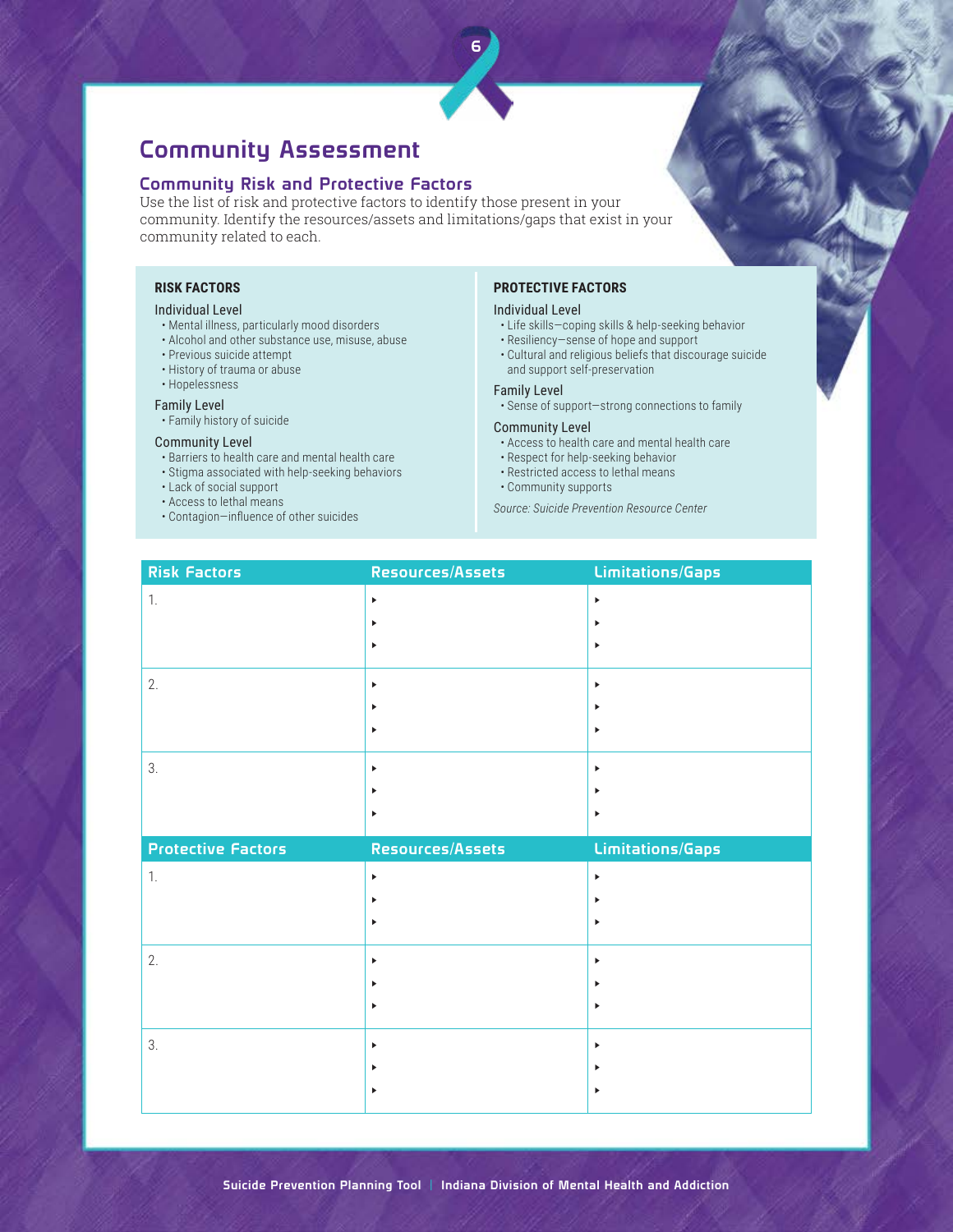# Suicide Prevention in the Community

How many schools and school districts in the community have implemented a crisis management plan that includes policies and procedures in case of a suicide?\*

How many schools provide access to a mental health professional for its students? What is the student to mental health provider ratio in these schools? How often is this provider available to students?

How many of the media outlets that reach the community have been trained in responsible media reporting of suicide?\*

7

How do local emergency rooms respond to suicide attempts? Are referrals made? What follow-up is provided? Is hospital social work staff notified?\*

What percentage of physicians in the community receive regular training on suicide warning signs and referral protocol?

What percentage of educators and administrators in the community receive regular training on suicide warning signs and referral protocol?

What percentage of community professionals who work with youth and families in the community receive regular training on suicide warning signs and referral protocol?\*

How does the target population get information about 24 hour crisis hotlines?\*

How many youth serving organizations provide screening for mental health or suicide? How often are the screenings provided? Are referrals made for high-risk youth?

*\*Adapted from the Oregon Plan for Youth Suicide Prevention*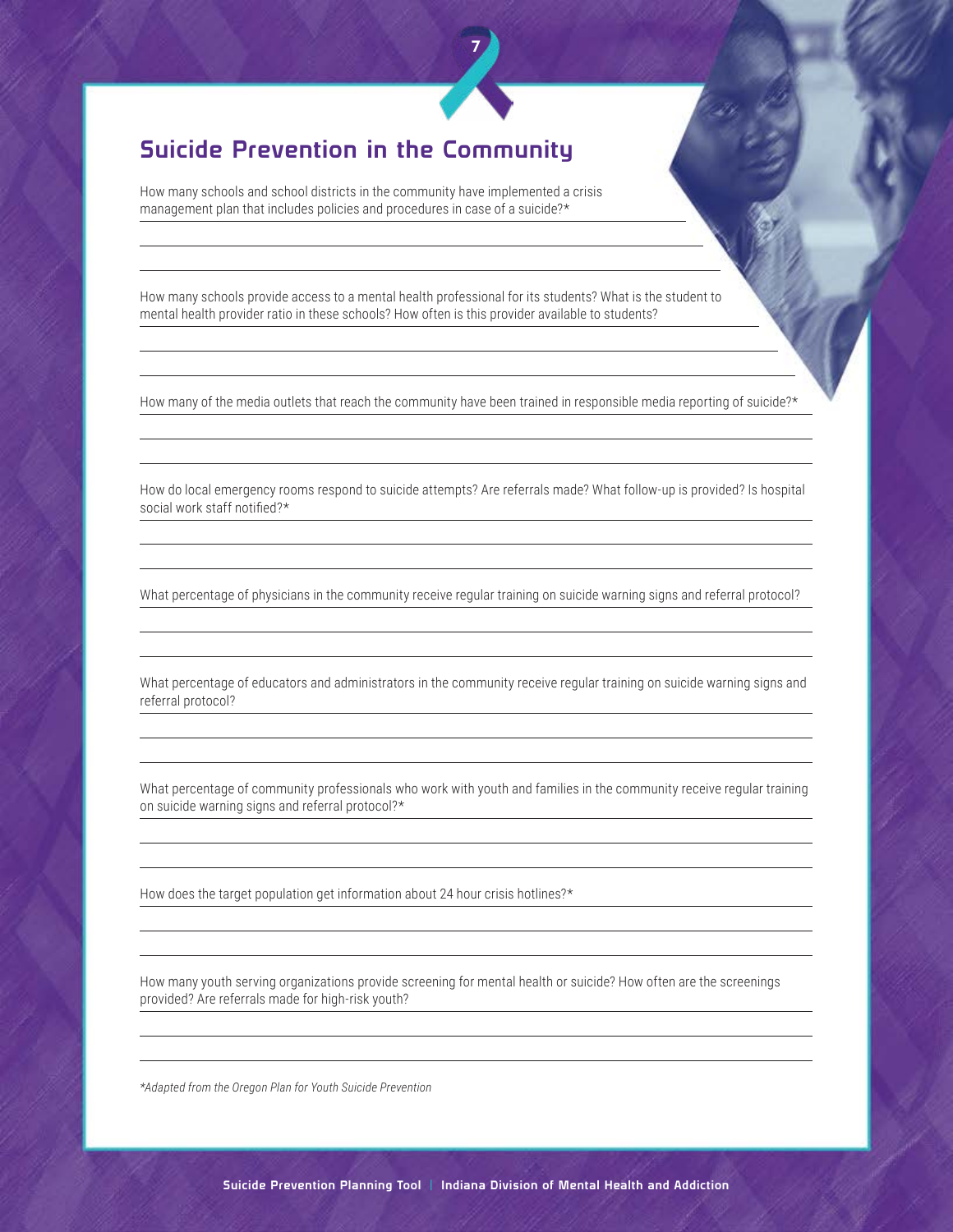# Making an Action Plan

Now that you have completed a community assessment and have identified the risk and protective factors that exist, you can develop a plan of action. Follow the steps below to design a suicide prevention action plan that addresses the needs in your community.

Step 1: Prioritize the community risk and protective factors that were identified

Step 2: Brainstorm what can be done about each

Step 3: Prioritize your list, and develop goal statements for each

Step 4: List the steps to achieve each prioritized goal

Step 5: Identify roles for different sectors of the community for each goal

#### Steps 1 & 2: Prioritize Risk and Protective Factors

Prioritize the list of identified risk and protective factors from the community assessment. Remember that effective prevention plans address risk and protective factors from multiple domains. Choose your top three priority risk and protective factors for each. Then, considering the resources/assets and limitations/gaps that were identified for each, list what actions can be taken for each prioritized risk and protective factor.

| <b>Risk Factors</b>       | <b>What Can Be Done (Action)</b> |
|---------------------------|----------------------------------|
| 1.                        | $\blacktriangleright$            |
|                           | $\blacktriangleright$            |
|                           | $\blacktriangleright$            |
| 2.                        | $\blacktriangleright$            |
|                           | $\blacktriangleright$            |
|                           | $\blacktriangleright$            |
| 3.                        | $\blacktriangleright$            |
|                           | $\blacktriangleright$            |
|                           | $\blacktriangleright$            |
|                           |                                  |
| <b>Protective Factors</b> | <b>What Can Be Done (Action)</b> |
| 1.                        | $\blacktriangleright$            |
|                           | $\blacktriangleright$            |
|                           | $\blacktriangleright$            |
| 2.                        | $\blacktriangleright$            |
|                           | $\blacktriangleright$            |
|                           | $\blacktriangleright$            |
| 3.                        | $\blacktriangleright$            |
|                           | $\blacktriangleright$            |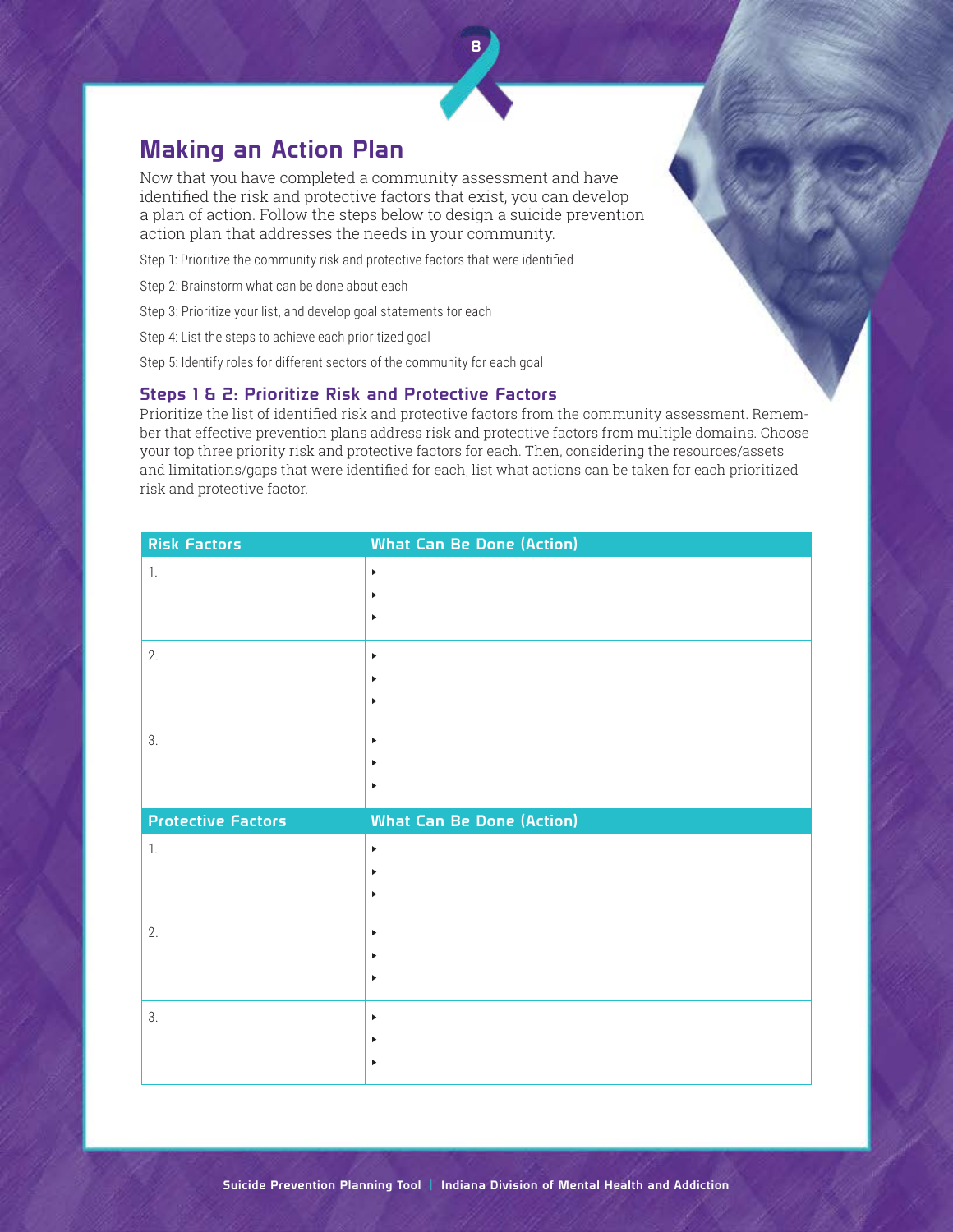# Making an Action Plan

### Step 3: Develop Goal Statements

For each risk and protective factor, prioritize your list of what can be done. Choose your top two actions for each. Then, develop goal statements that demonstrate what change you hope to achieve and by when you hope to achieve it.

Example:

Risk Factor = Contagion/influence of suicide on others

Action Step #1: Educate local media

Goal Statement #1: Train 100% of local media outlets on responsible suicide reporting standards by the end of the year.

Action Step #2: Respond to suicides effectively in the community

Goal Statement #2: Increase the number of schools in the community with suicide response plans from one to five by the end of the year.

| <b>Risk Factor #1</b>       |
|-----------------------------|
| Goal 1                      |
| Goal 2                      |
| Risk Factor #2              |
| Goal 1                      |
| Goal 2                      |
| <b>Risk Factor #3</b>       |
| Goal 1                      |
| Goal 2                      |
| <b>Protective Factor #1</b> |
| Goal 1                      |
| Goal 2                      |
| <b>Protective Factor #2</b> |
| Goal 1                      |
| Goal 2                      |
| <b>Protective Factor #3</b> |
| Goal 1                      |
| Goal 2                      |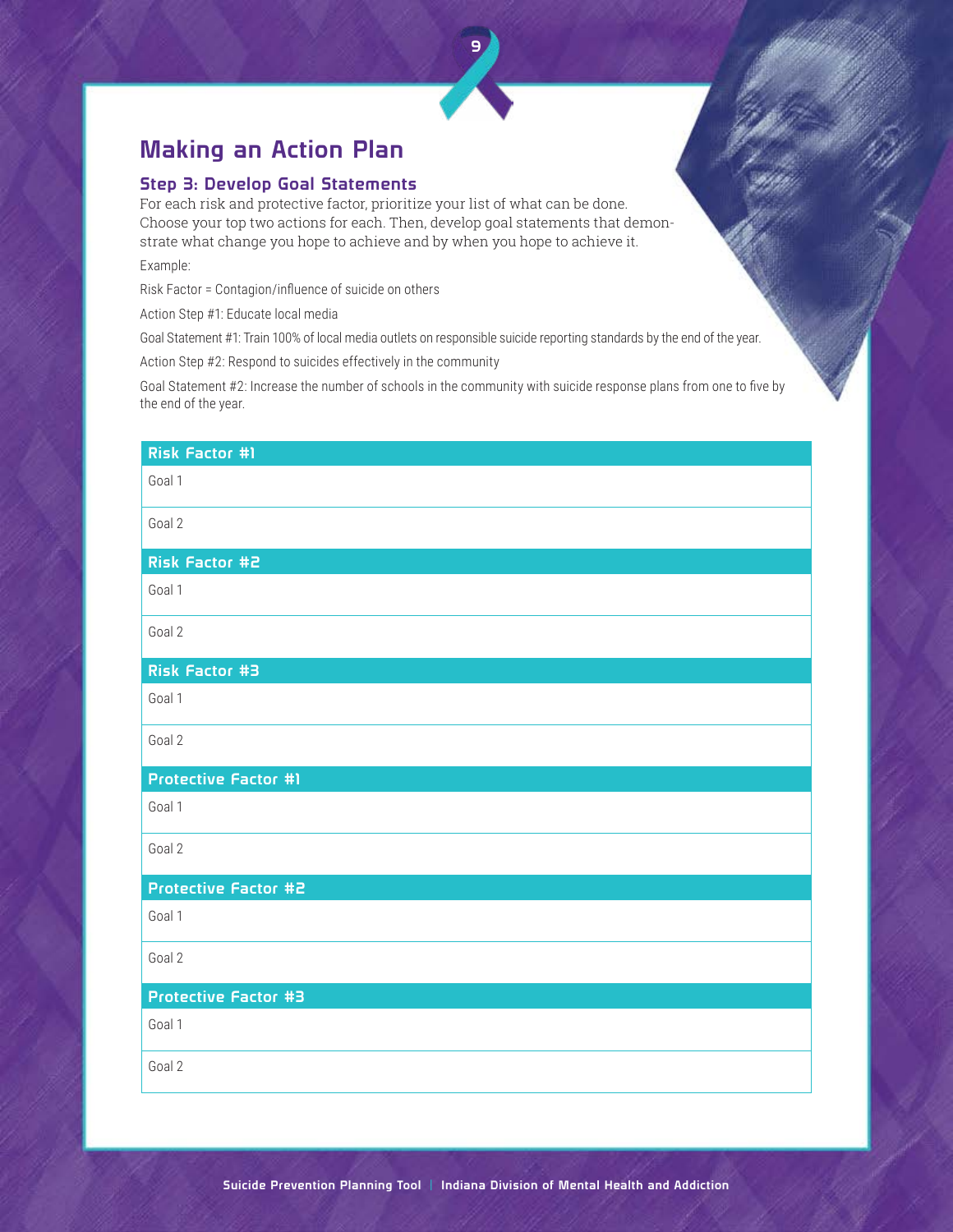# Making an Action Plan

### Steps 4 & 5: List the Steps and Identify Opportunities for Collaboration

For each goal statement, list the steps required to achieve each and identify what roles various sectors of the community can have in achieving each goal.

| Risk Factor #1 |       |       |
|----------------|-------|-------|
| Goal 1         | Steps | Roles |
| Goal 2         | Steps | Roles |
| Risk Factor #2 |       |       |
| Goal 1         | Steps | Roles |
| Goal 2         | Steps | Roles |
| Risk Factor #3 |       |       |
| Goal 1         | Steps | Roles |
| Goal 2         | Steps | Roles |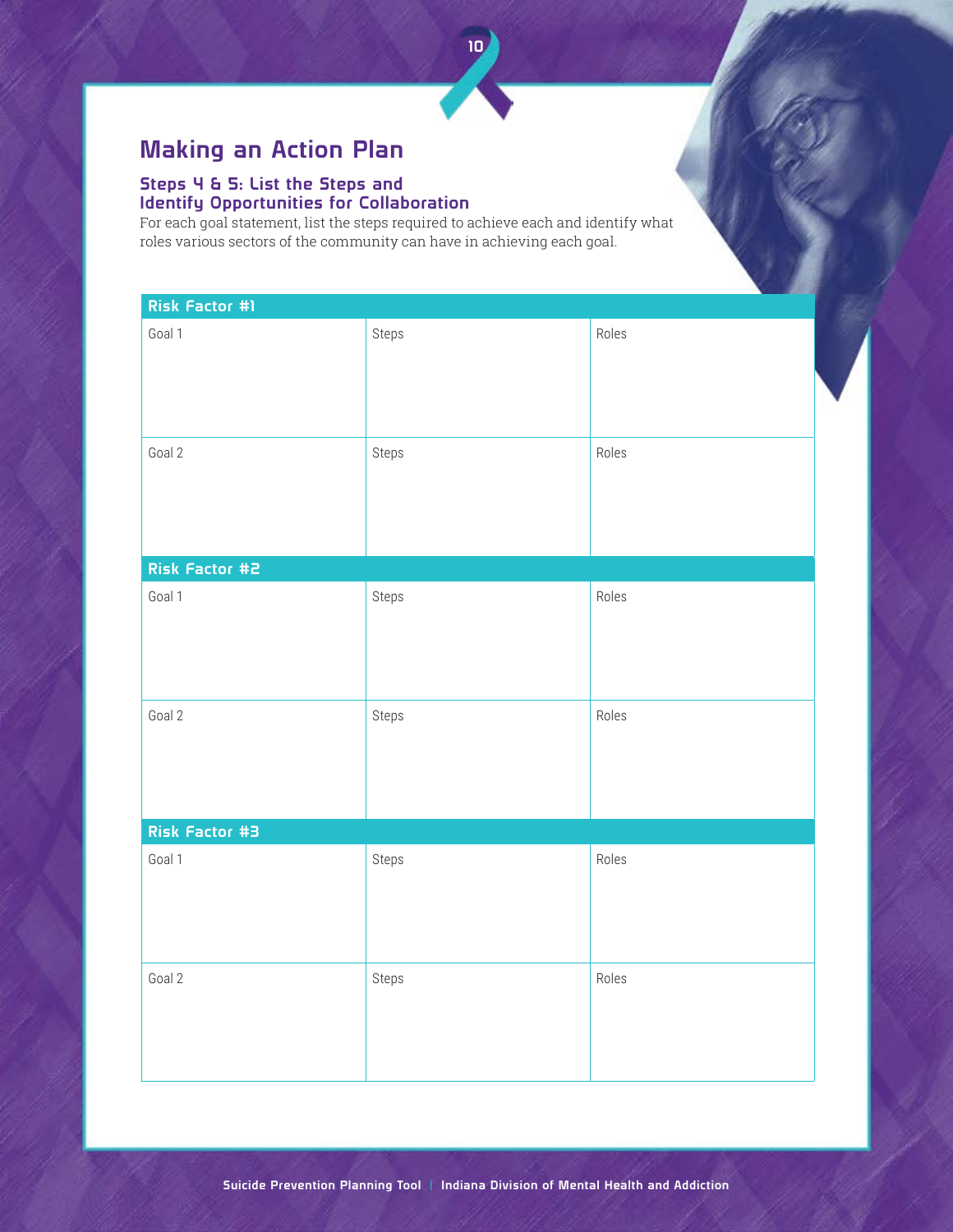

| Protective Factor #1 |       |       |
|----------------------|-------|-------|
| Goal 1               | Steps | Roles |
|                      |       |       |
|                      |       |       |
|                      |       |       |
|                      |       |       |
| Goal 2               | Steps | Roles |
|                      |       |       |
|                      |       |       |
|                      |       |       |
| Protective Factor #2 |       |       |
| Goal 1               | Steps | Roles |
|                      |       |       |
|                      |       |       |
|                      |       |       |
|                      |       |       |
| Goal 2               | Steps | Roles |
|                      |       |       |
|                      |       |       |
|                      |       |       |
| Protective Factor #3 |       |       |
| Goal 1               | Steps | Roles |
|                      |       |       |
|                      |       |       |
|                      |       |       |
|                      |       |       |
| Goal 2               | Steps | Roles |
|                      |       |       |
|                      |       |       |
|                      |       |       |
|                      |       |       |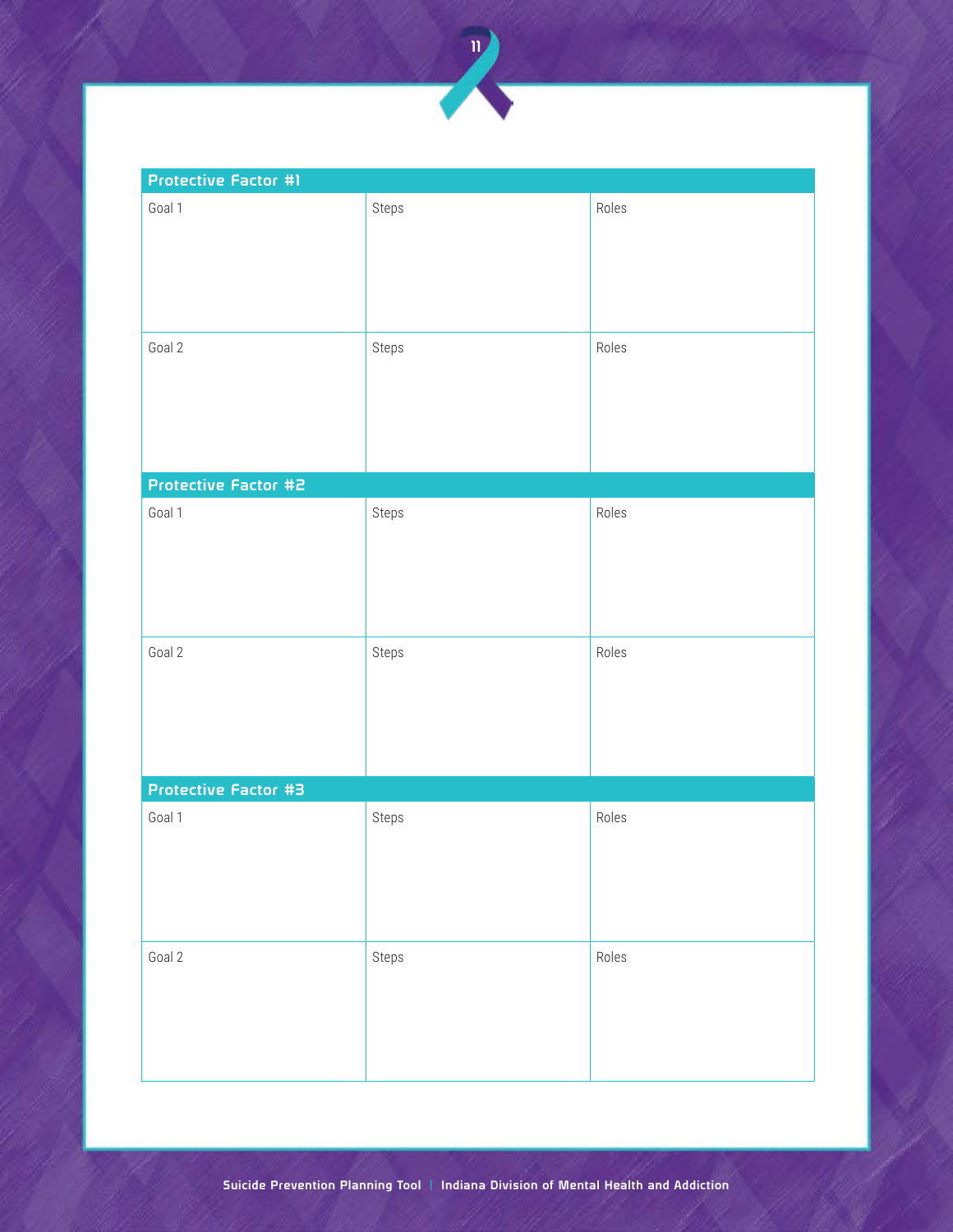# Advancing Your Plan Through Media Advocacy

12

Advocating for suicide prevention can be challenging. Trying to create significant change in your community requires shifting attitudes and the community's social norms. Through the power of media advocacy, you can strategically use the news media to advance your goals and influence social or public policy change.

# Media Advocacy Methods

- Letter to the Editor
- Newspaper article
- Op-Ed
- TV news feature
- Radio story/call-in
- Magazine column

### Letter to the Editor

Letters that are most likely to be published are short (less than 200 words), concise and to the point. Letters must also be timely—in response to a recent article (less than a week old) or related to an upcoming event.

#### Op-Ed

An op-ed is an opinion editorial of approximately 800 words or less—a guest column in the editorial section of the newspaper. Check your local paper's editorial section for submittal instructions.

#### TV News/Newspaper Article

TV news and newspaper features usually come about through a press release detailing a media event or they are the result of communication with a reporter who wants to cover a particular story or project.

# Framing the Message

1. State the problem: Be specific.

- 2. Provide evidence: Use facts or stories to demonstrate the problem; always try to use local data and information.
- 3. Offer a solution: Main focus; call your audience to action; you're trying to influence the change you want to see.
	- What do you want done about the problem?
	- What actions will create change?

# Spokesperson Tips

- Train, train, train
- Practice, practice, practice
- Authentic community voices
- Be concise—prepare three-second talking points
- Bridge technique—repeat, repeat, repeat
- Never say "no comment," never guess or lie

*Adapted from the Institute for Public Strategies*